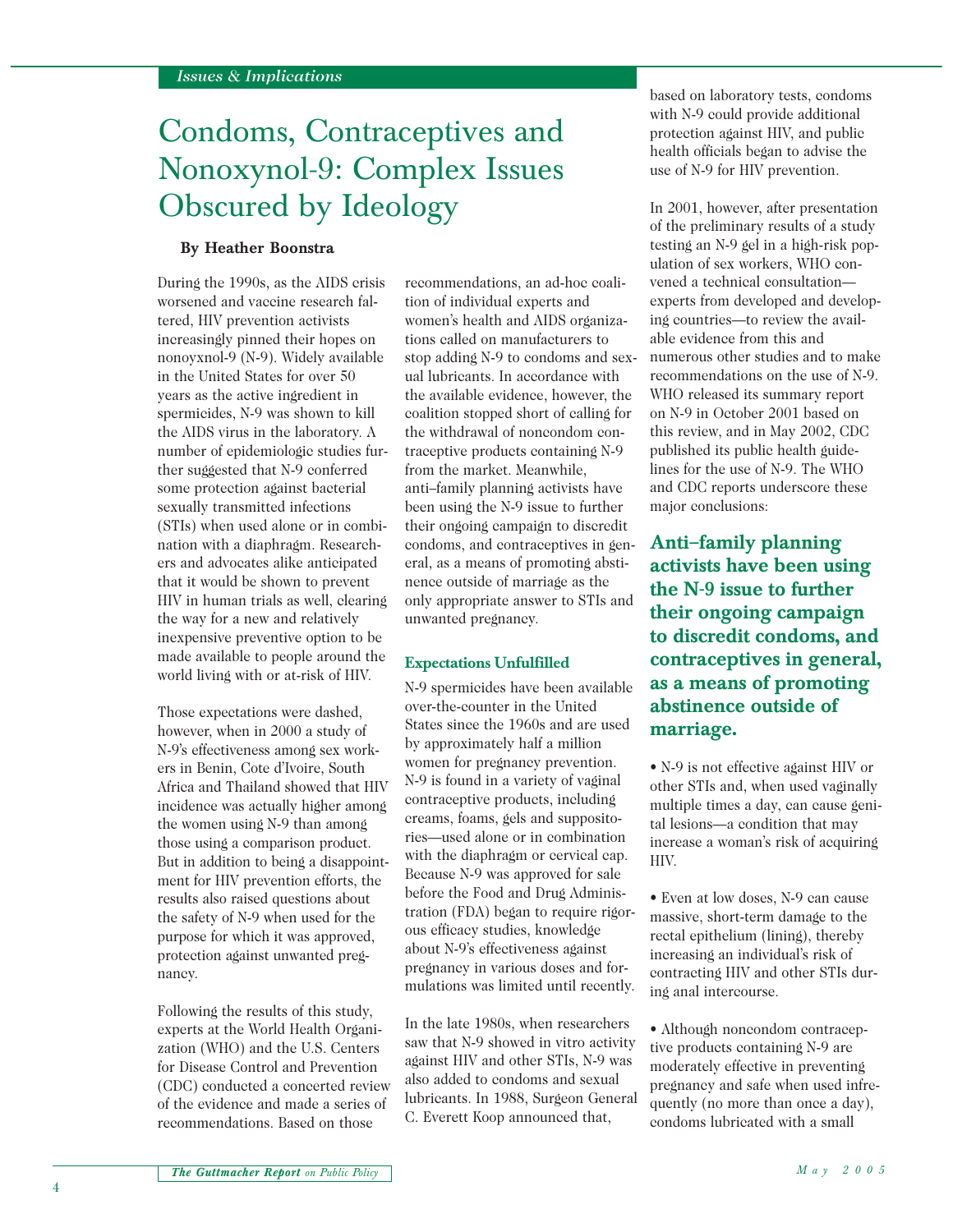### **HPV and the Anticondom Crusade**

*Social conservatives continue to press their campaign to "warn" Americans that condoms do not protect against HPV, some strains of which cause cervical cancer—despite growing recognition within the public health community both that their facts are wrong and that their focus is misplaced.*

*HPV is an extremely common STI—so common that it is considered a virtual marker for having had sex. But although most women who are sexually active will acquire HPV at some point, very few will develop cervical cancer. In fact, most HPV infections resolve on their own without treatment: As many as 70% of infections clear within one year, and 91% within two.*

*Because of major advances in detection and prevention, notably the Pap test, cervical cancer has become relatively uncommon in the United States. (The American Cancer Society estimates that 12,200 cases will occur to American women this year, resulting in 4,100 deaths.) According to CDC, regular screening to detect precancerous lesions, which can then be treated, remains the key strategy for preventing cervical cancer. Indeed, the majority of cervical cancer cases in this country occur to women who have not had a Pap test in the last three years ("HPV in the United States and Developing Nations: A Problem of Public Health or Politics?"* TGR, *August 2003, page 4).*

*Admittedly, genital HPV cannot be entirely prevented by condom use, because HPV is spread through skin-toskin contact, not through the exchange of bodily fluids (like HIV). Still, due to the partial protection that can be provided, correct and consistent condom use has been shown to lower the incidence of cervical cancer.*

*In any event, the debate over condom effectiveness against HPV could be largely made moot by the advent of a vaccine that prevents HPV in the first place. Two such vaccines are in the final stages of testing and could be available within two years. The drug makers, Merck and GlaxoSmithKline, hope the vaccine can be folded into routine medical care for young women.*

*"The best way to prevent infection is to vaccinate the population just before they become sexually active, which is when they're young," Eliav Barr, Merck's senior director of biologics clinical research, told the Newark* Star-Ledger*. But the anticipated rollout is already facing opposition from those who fear the vaccine will have a "disinhibiting effect" on young women, giving them a green light to have sex (see related story, page 11). "The best way to prevent HPV is through abstinence," said Bridget Maher of the Family Research Council to* The Star-Ledger. *"I see potential harm in giving this vaccine to young women."*

amount of N-9 are no more effective in preventing pregnancy than are lubricated condoms without N-9.

#### **A Call to Action**

In 2002, within months of the CDC report on N-9, HIV and women's health advocates in the United States launched a campaign to caution the public about the appropriate use of N-9 and to encourage responsible behavior by industry. Led by the Global Campaign for Microbicides and endorsed by more than 80 scientists and public health organizations, the open letter makes the following key points:

• Couples engaging in vaginal intercourse should not use products containing N-9 for the prevention of HIV or other STIs, and in no case should these products be used during anal intercourse.

• Manufacturers should remove N-9 from condoms and lubricants, because the small amount of N-9 they contain is dangerous if used rectally and offers no demonstrated contraceptive benefit.

• N-9 contraceptive products designed exclusively for vaginal use remain an important option for pregnancy prevention for women who have sex infrequently and are at low risk of HIV infection; removing these products from the market is unwarranted.

Since the launch of the call to action, nine condom and lubricant manufacturers—including Johnson & Johnson, Mayer Laboratories and the makers of Durex condoms—have discontinued production of N-9 condoms and lubricants. Planned Parenthood Federation of America (PPFA), which joined the call to action, immediately stopped produc-

ing N-9 condoms and stopped recommending N-9 as a way to protect against HIV or other STIs. The Office of Population Affairs (OPA) at the U.S. Department of Health and Human Services, which oversees family planning service delivery under the Title X program, sent a copy of CDC's report on N-9 to its regional offices and encouraged them to share the information with grantees. And the New York–based Gay Men's Health Crisis, one of the largest AIDS service organizations in the United States, initiated a public education campaign targeted at men who have sex with men to inform them not to use N-9 condoms and lubricants.

#### **Right-Wing Reactions**

To be sure, the controversy over N-9 did not fail to capture the attention of social conservatives in Congress,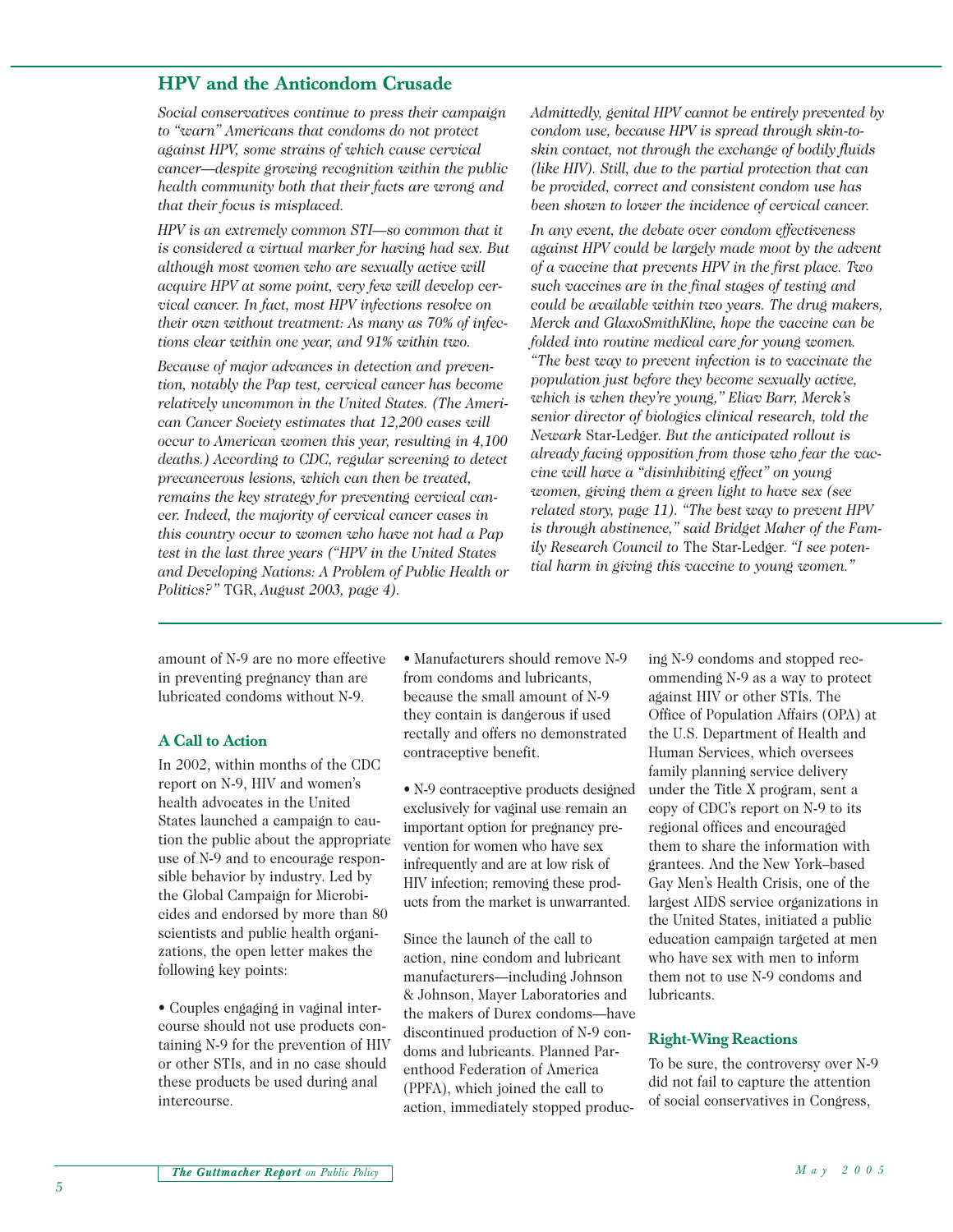who have sought to turn the issue to their advantage in their ongoing campaign against the condom (see box). That campaign started in 1999 when, as a member in the U.S. House of Representatives, now-Senator Tom Coburn (R-OK) pushed legislation mandating that condom packages carry a cigarette-type warning that condoms do not protect against human papillomavirus (HPV). Although his directive was never enacted, he was successful in imposing a requirement that FDA reexamine condom labels to determine whether they are medically accurate with respect to condoms' "effectiveness or lack of effectiveness" in preventing STIs, including HPV.

Meanwhile, Coburn and his allies, Reps. Mark Souder (R-IN), Joseph Pitts (R-PA) and David Weldon (R-FL), were quick to respond to the findings of the N-9 sex-worker study upon their release in 2000. Immediately, they called for an investigation by the Government Accountability Office (GAO) into the federal government's actions related to N-9. And before GAO had the chance to respond, Souder's Subcommittee on Criminal Justice, Drug Policy and Human Resources twice called on FDA to pull all N-9 products from the market—the consequences of which would have been serious, especially for those women who, for pregnancy prevention, rely on the diaphragm or cervical cap, which are labeled for use with a spermicide. (Because N-9 is the only spermicide available in the United States, eliminating N-9 products without a substitute would effectively preclude diaphragm and cervical cap use as intended.)

In March 2005, GAO issued its longawaited report on the federal government's efforts to research and inform the public about N-9 and HIV. By and large, the report recited the succession of research trials that raised concerns about N-9 and the federal

government's response. It described how the National Institutes of Health and CDC subsequently stopped conducting and funding research on N-9 and how CDC changed its guidance. In addition, the report gently rebuked FDA for taking so long to inform the public about evidence related to N-9 and HIV transmission. "Since FDA is still in the process of completing warning label changes for N-9 vaginal contraceptive products and condoms, the public may be left in doubt about the appropriate uses of these products until FDA finalizes these warnings," the GAO report concluded. "Further, the public may be at risk if these products are used inappropriately."

Once again, Coburn and his allies were ready to pounce, and they used the GAO report's release as a springboard to promote abstinence as the only certain way to protect against pregnancy and STIs. In a joint press release, issued with Weldon, Pitts and Souder in April 2005, Coburn spoke about the "shortcomings" of condoms with regard to both HPV and HIV: "Condoms do not protect

# **HIV and women's health advocates are concerned that the admittedly nuanced and complex messaging that should be taking place around N-9 may not be getting through.**

against the most common STD human papillomavirus (HPV), which causes nearly all cases of cervical cancer—and contraceptives with N-9 increase HIV risk." For his part, Weldon took the opportunity to take a swipe at federally funded family planning programs. Ignoring the actions take by PPFA and OPA following the report from WHO and guidance issued by CDC in 2002, Weldon cited the findings of the GAO report on N-9 as "just another example of how Planned Parenthood, Title X clinics and federal agencies have distorted science to promote a social policy that has the exact opposite impact of the stated goal. We may never know the toll in terms of new HIV cases that have resulted from the promotion and distribution—with taxpayer dollars—of N-9 containing condoms."

## **Outlook**

Looking ahead, FDA is soon expected to propose new labeling for condoms as required by law, and officials have announced that the guidance will include the N-9 issue. And on its own initiative, FDA is looking more broadly at N-9 vaginal contraceptive products. In January 2003, the agency proposed adding a warning to alert consumers that vaginal contraceptives containing N-9 do not prevent the transmission of HIV and other STIs, and that frequent vaginal use (more than once a day) can increase vaginal irritation, which may increase the risk of infection. FDA is expected to finalize the rule for the new warning sometime this fall.

Meanwhile, HIV and women's health advocates are concerned that the admittedly nuanced and complex messaging that should be taking place around N-9 may not be getting through. They remain concerned that N-9 is still being used for lubrication and, mistakenly, for protection against disease, especially during anal intercourse. At the same time, they worry that some women for whom N-9 contraceptives may be appropriate are being scared off.

The work by these advocates to inform the public about N-9 is complicated by the decision of some companies to continue selling N-9 condoms. (Approximately one in five condoms sold in the United States is still lubricated with N-9, accounting for a significant share of the \$295 million U.S. market.) Church &

*(Continued on page 14)*